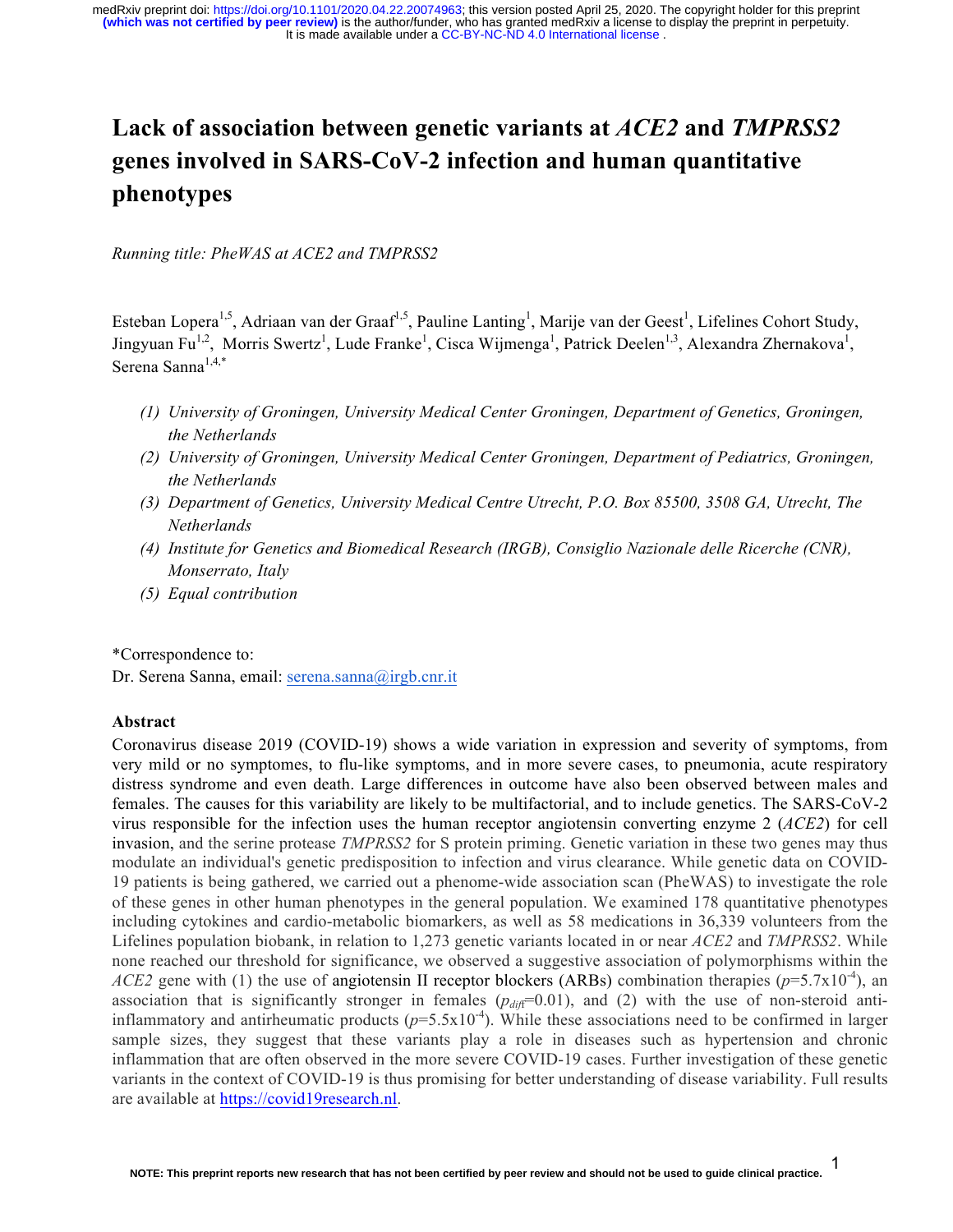## **Introduction**

The recent outbreak of the coronavirus disease 2019 (COVID-19) caused by the SARS-CoV-2 virus has quickly become a pandemic and poses a great threat to public health. COVID-19 has a wide range of clinical manifestations: infected people can be asymptomatic, symptomatic with mild respiratory symptoms, or have severe pneumonia (Chen et al. 2020; Wu and McGoogan 2020; Huang et al. 2020; Xu et al. 2020). Estimates based on reported cases from February 2020 in China indicated that approximately 20% of patients develop severe respiratory illness requiring hospitalization, and that overall mortality estimates are around 2.3% (Wu and McGoogan 2020). These estimates are not fixed and are becoming more precise as more cases are reported, screened and analyzed. Interestingly, there is high variability in these estimates when comparing countries and continents, as well as differences in COVID-19 severity between males and females and between different age groups (Wu and McGoogan 2020; Chen et al. 2020) [WHO Situation Report 70, from March 30, 2020]. Differences in response to SARS-CoV-2 infection between individuals and countries may be explained by diminished immune response in the elderly, comorbidities or smoking habits (Guan et al. 2020), but severe COVID-19 cases have also been observed in young individuals, seemingly without risk factors. This indicates that most factors explaining COVID-19 severity are still unknown. It is therefore critical to understand the mechanisms behind COVID-19 severity in order to provide appropriate prevention measures and adequate triage strategies, guide the drug discovery process and ultimately combat the SARS-CoV-2 pandemic.

The large variation in SARS-CoV-2 infection rates and COVID-19 severity could potentially be explained by genetic differences between hosts. While large-scale genetic studies of COVID-19 patients are being assembled, such as those coordinated by the COVID host genetics consortium (https://www.covid19hg.com/), it is worthwhile to evaluate the effects of genetic variants in genes involved in SARS-CoV-2 infection on human phenotypes, including quantitative traits, taking advantage of already existing cohorts. In fact, while quantitative phenotypes are not always directly associated with a disease, knowledge on the genetic variants that modulate these traits can improve our understanding of disease onset and the variability in symptoms. In one example of how this can work, genetic variants in the *BCL11A* gene were associated by genome-wide association studies (GWAS) to fetal hemoglobin (HbF) production in the general population (Menzel et al. 2007), and these genetic variants were subsequently found to modulate the severity of beta-thalassemia and sickle cell diseases (Uda et al. 2008; Lettre et al. 2008). This observation explained why certain individuals were naturally predisposed to mild symptoms of these diseases, while others had very severe clinical outcomes and benefitted from HbF increasing drugs. Therefore, understanding the role of genetic variants at genes essential for SARS-CoV-2 infection in human quantitative phenotypes is important to explain the observed variability in infection susceptibility and severity of COVID-19 and this understanding may suggest potential treatments.

Some factors that are necessary for SARS-CoV-2 infection are known (Hoffmann et al. 2020; Yan et al. 2020). Angiotensin converting enzyme 2 (*ACE2*) is necessary for the invasion of the virus into the host cell through viral spike proteins, and the transmembrane Serine Protease 2 (*TMPRSS2*) is necessary for the correct maturation of these same viral spike proteins that enter the cell through *ACE2* (Yan et al. 2020). According to the GWAS Catalogue (see **URLs**), genetic variants in or near *TMPRSS2*, located on chromosome 21, are associated with susceptibility of prostate cancer and mortality rate in the population, while no associations have been reported for variants in or near *ACE2*. This can be partly explained by the fact that the *ACE2* gene is located on the X chromosome, a part of the genome that is often not analysed by large scale genome wide association studies (GWAS) due to differences in analysis workflow with the autosomal chromosomes. Potential associations with human phenotypes near *ACE2* could have therefore been missed.

Here we investigated the association of genetic variants within or near (±100Kb) *ACE2* and *TMPRSS2* transcripts through a phenome-wide association scan (PheWAS) in 36,339 volunteers from the Lifelines population cohort. We analysed 72 quantitative phenotypes and the use of 58 different drug categories in the entire cohort, and 92 protein levels in plasma and 14 cytokines in a subset of 600 individuals. The quantitative phenotypes selected are anthropometric traits and measurable parameters of lung, hearth, kidney, haematological, immune and cardio-metabolic functions. Finally we evaluated whether these variants differed in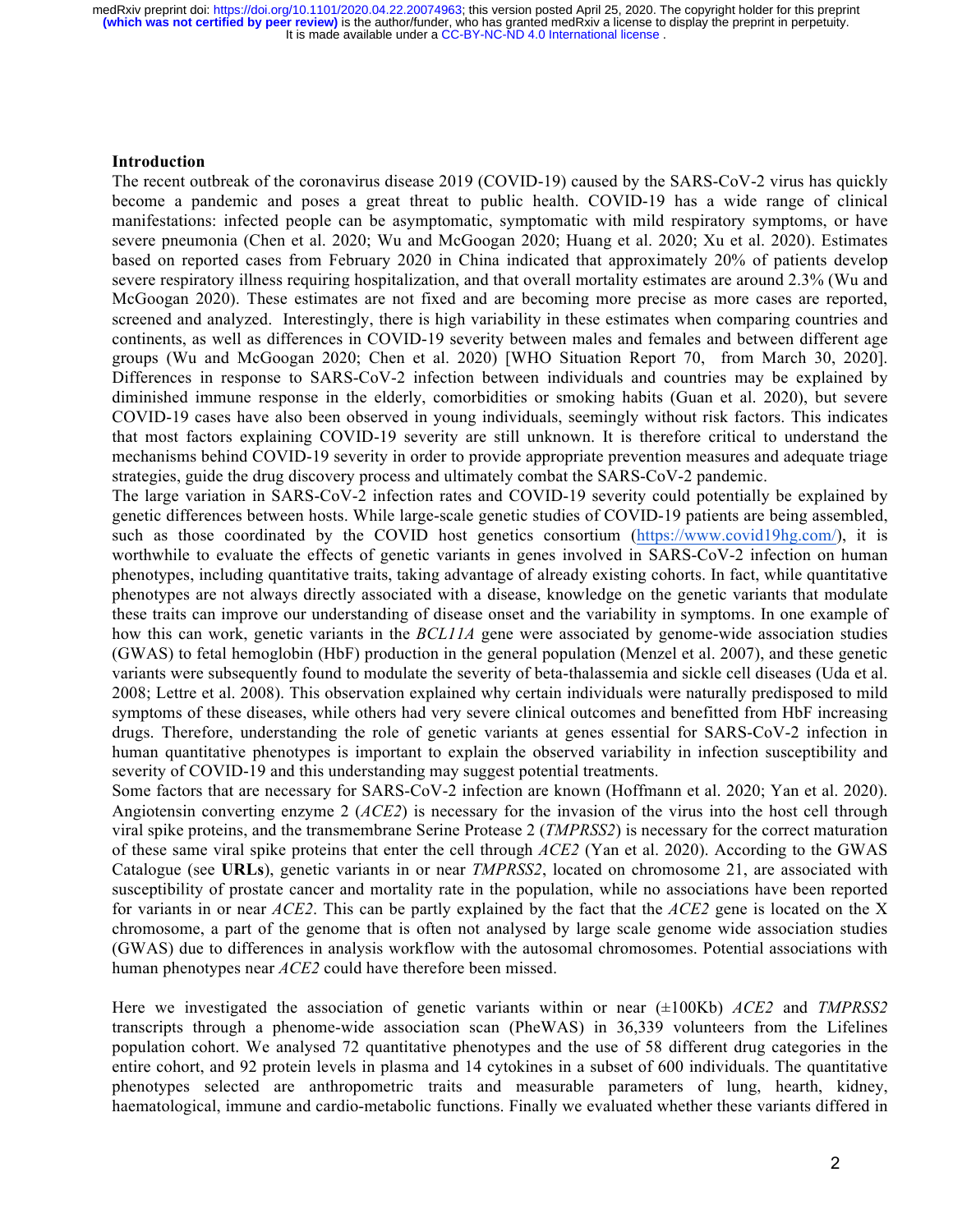It is made available under a [CC-BY-NC-ND 4.0 International license](http://creativecommons.org/licenses/by-nc-nd/4.0/) . **(which was not certified by peer review)** is the author/funder, who has granted medRxiv a license to display the preprint in perpetuity. medRxiv preprint doi: [https://doi.org/10.1101/2020.04.22.20074963;](https://doi.org/10.1101/2020.04.22.20074963) this version posted April 25, 2020. The copyright holder for this preprint

their association between males and females to explore potential gender differences that could modulate SARS-CoV-2 infection.

## **Materials and Methods**

#### *Lifelines cohort*

The Lifelines cohort (Scholtens et al. 2015) is a multi-disciplinary prospective population-based cohort study, with a unique three generation design, that is examining the health and health-related behaviours of 167,729 individuals living in the North of the Netherlands. It was approved by the medical ethics committee of the University Medical Center Groningen and conducted in accordance with Helsinki Declaration Guidelines. All participants signed an informed consent form prior to enrollment. Lifelines employs a broad range of investigative procedures to assess the impact of biomedical, socio-demographic, behavioural, physical and psychological factors on multi-morbidity and complex genetics.

#### *Genotyping data*

A subset of 38,030 volunteers were genotyped using the Infinium Global Screening Array® (GSA) MultiEthnic Disease Version, according to manufacturer's instructions, at the Rotterdam genotyping center and the Department of Genetics, University Medical Center Groningen. We performed standard quality controls on both samples and markers, including removal of samples and variants with a low genotyping call rate (<99%), variants showing deviation from Hardy-Weinberg equilibrium  $(p<1x10^{-6})$  or excess of Mendelian errors in families (>1% of the parent-offspring pairs), and samples with very high or low heterozygosity. We further checked and removed samples that did not show consistent sex information compared to genotypes on the X chromosome, between reported familial information and observed identity-by-descent sharing with family members, and between genotypes available from previous studies(Tigchelaar et al. 2015; Francioli et al. 2015). A detailed description of the process can be found at the following link: https://covid19research.nl (van der Velde et al. 2019). After quality checks, a total of 36,339 samples and 571,420 autosomal and X-chromosome markers were available for analysis.

The genotyping dataset was then imputed using the Haplotype Reference Consortium (HRC) panel v1.1 at the Sanger imputation server (see **URLs**) (Consortium 2015), and variants with an imputation quality score higher than 0.4 for variants with a MAF>0.01 and higher than 0.8 for rare variants (MAF<0.01) were retained. 58.40% of the 21,241 individuals whose genotype passed quality control were female, and the average age at phenotype collection was 39.9 years  $(\pm 16.3 \text{ years})$ .

## *Phenotypes*

Quantitative phenotypes were measured as previously described (Scholtens et al. 2015). We removed illegal zero or negative values for the 'QRS', 'QT', 'HALB', 'MAP', 'MOP', 'EOP', 'BAP', 'U24HVOL', 'ALT', 'HR', 'EO', 'PQ' , 'MO' and 'BA' phenotypes, and removed -999 values from the electrocardiogram phenotypes 'P\_AXIS', 'T\_AXIS' and 'QRS\_AXIS' (**Supplementary Table 1**). Protein levels in plasma for 92 cardiovascular-related proteins were determined using Olink Proseek Multiplex CVD III panel (OLINK, Uppsala, Sweden), and concentrations of plasma citrulline and cytokines were measured by ProcartaPlex<sup>TM</sup> multiplex immunoassay (eBioscience, USA) as described previously (Zhernakova et al. 2016; Zhernakova et al. 2018(Zhernakova et al. 2016) . Medication use was recorded based on drug packaging brought in by the participant's on their first visit to the Lifelines inclusion center. Registration of medication use in this way has been shown to be fairly to highly concordant with health record information (Sediq et al. 2018). After conversion to anatomical therapeutic chemical classification (ATC) codes, the first four letters (level 3) were used to define drug categories for association analyses. ATC codes with less than 100 observations were not considered for analysis, leaving 58 drug categories for analysis (**Supplementary Table 2**).

#### *Statistical Analyses*

We tested quantitative phenotypes using linear-mixed models implemented in SAIGEgds v1.0.0 so as to correct for familial relationships and cryptic population structure (Zhou et al. 2018; Zheng et al. 2017). For the X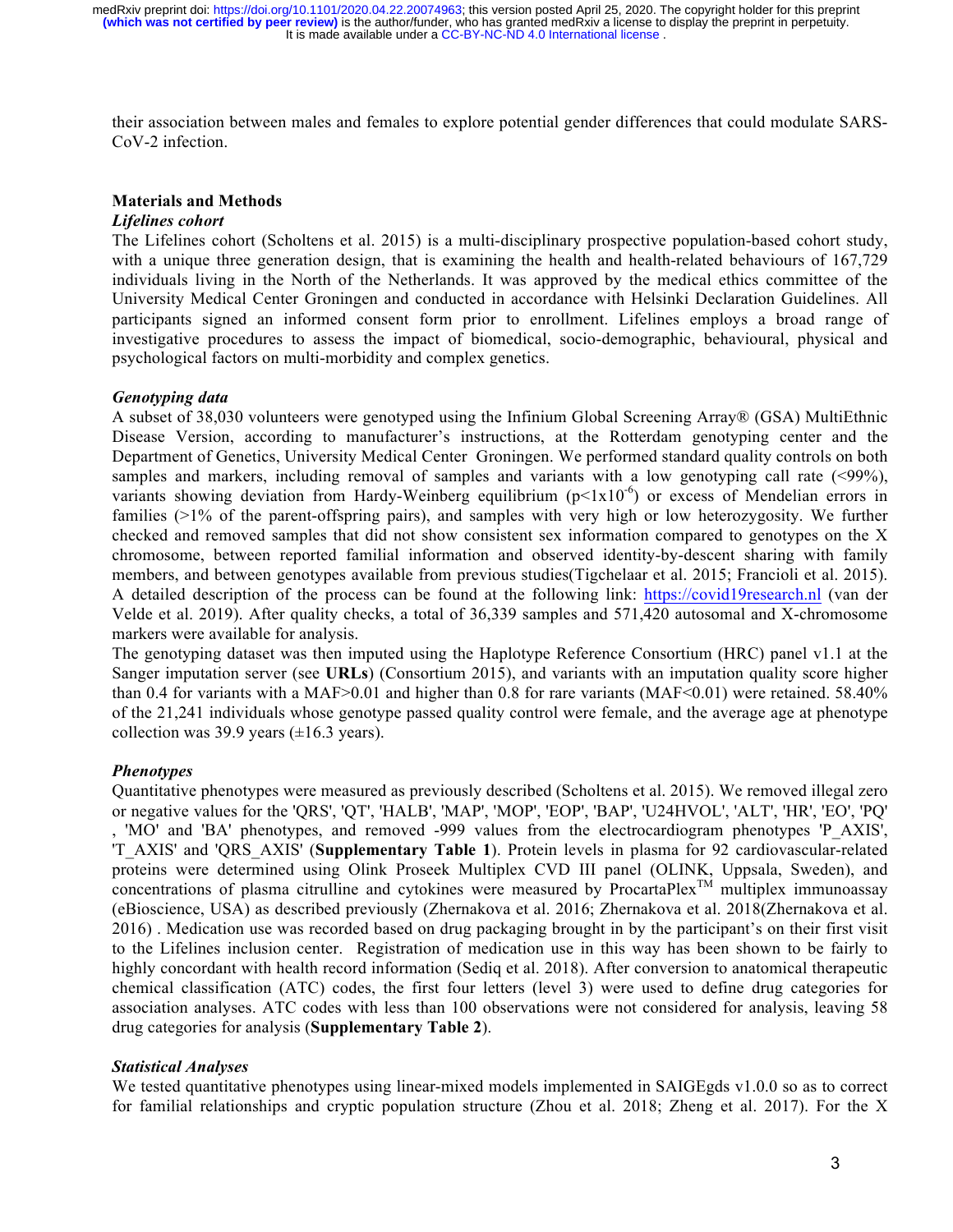chromosome, genotypes in males were considered diploid. We tested 1,273 genetic variants within and near (±100Kb) *ACE2* (chrX:15,579,156-15,620,271, GRCh37) and *TMPRSS2* (chr21:42,836,478-42,903,043, GRCh37) transcripts. These are all single-nucleotide polymorphisms (SNPs), insertions and deletions with minor allele frequency (MAF) >0.005 that were genotyped or imputed and that passed our quality controls as described above. Analysis through SAIGEgds was carried out for 72 quantitative phenotypes available for all, or a subset of the 36,339 samples (**Table 1**). Drug categories were analysed as binary traits (1=if medication currently in use, 0 otherwise) and restricted only to 1,240 genetic variants with MAF  $> 0.01$ . In both analyses age and sex were used as covariates. inverse-normal transformation was applied to all quantitative traits prior to model fit. We evaluated gender-specific effects by analyzing males and females separately, using only age as covariate and the same transformations as used for the analysis on the entire cohort.

The 92 circulating plasma proteins and 14 cytokines were measured in a small subset of unrelated individuals and thus did not require correction for familial relationships. These were analysed using PLINK v2.00a3LM. We performed the association mapping with both sexes jointly, or separately as described above, and using inversenormal transformation on the trait. We analyzed each variant and trait combination with or without the inclusion of age and sex covariates, because some genetic variants combined with the low sample size were too highly correlated with the covariates, making an estimate impossible.

## **Results**

## *Quantitative phenotypes*

Using a linear-mixed model, we analyzed 1,273 common and low frequency (minor allele frequency - MAF>0.005) genetic variants in and near (+/-100Kb) *ACE2* and *TMPRSS2* transcripts for association with 178 quantitative traits (**Supplementary Table 1)**. None were found to be significant at the standard genome-wide level  $(p=5x10^{-8})$  or at the Benjamin-Hochberg false discovery rate (FDR<0.1). The most significant associations found with quantitative traits at the *ACE2* locus were with triglycerides (rs5980163,  $p=1.6x10^{-4}$ ) and with the eosinophil counts (rs17264937,  $p=1.5x10^{-4}$ ). The strongest associations at the *TMPRSS2* locus were with plasma levels of CHIT1 (rs150965978,  $p=2.1x10^{-6}$ ) and thrombocytes (rs28401567,  $p=1.7x10^{-5}$ ) (**Table 1**). Only the association at rs5980163 with triglycerides at *ACE2* showed a differential effect between males and females (Cochran Q test  $p_{diff}=0.01$ ), with the signal observed in the combined analysis with most of the signal being attributable to males, although the association remains only suggestive  $(p=4.12x10^{-4})$ . We did not find any other signal that was restricted to either males or females  $(p<1x10^{-6}$  for all associations in the gender-specific analyses). When we looked at results obtained for eosinophils, triglycerides and thrombocytes in at least 343,992 samples from the UKBiobank (see **URLs**), none of the associations reported in **Table 1** were found to be significant (all  $p > 0.05$ ).

## *Medication use*

For this analysis, we focused on 1,240 variants with minor allele frequency - MAF>0.01. As with the quantitative phenotypes, none of the genetic variants showed genome-wide significant association with medication use (**Supplementary Table 2**). The strongest associations at the *ACE2* locus were observed for the group of drugs that contains non-steroid anti-inflammatory and antirheumatic products (NSAIDs) (ATC=M01A) (odds ratio (OR)=1.34, 95% C.I.=1.14-1.58,  $p=5.5x10^{-4}$  for the G allele of rs4646190) (**Table 2**), and for the group that contains angiotensin II receptor blockers (ARBs) in combination with other antihypertensive drugs  $(ATC=C09D) (OR=1.35, 95\% C.I.=1.14-1.62 p=5.7x10^{-4}$  for the T allele of rs4646156) (**Table 2**).

NSAIDs are used for treating pain, fever and inflammation, and include ibuprofen. The significance of rs4646190 was stronger in males  $(p=3.7x10^{-4})$  than in females  $(p=0.08)$ , but the effect sizes were not statistically different  $(p_{diff} = 0.054)$ .

The second group of drugs encodes for a combined therapy used to treat hypertension. Combination therapy of ARBs with other hypertensive drugs is usually initiated as a second option when the antihypertensive effect of an ARB alone is not sufficient (Flack 2007; Ram 2004). Our results indicate that individuals carrying at least one T allele at the rs4646156 polymorphism were more likely to take this combined therapy compared to individuals with the other allele. The effect of this SNP was also not significant when considering only ARBs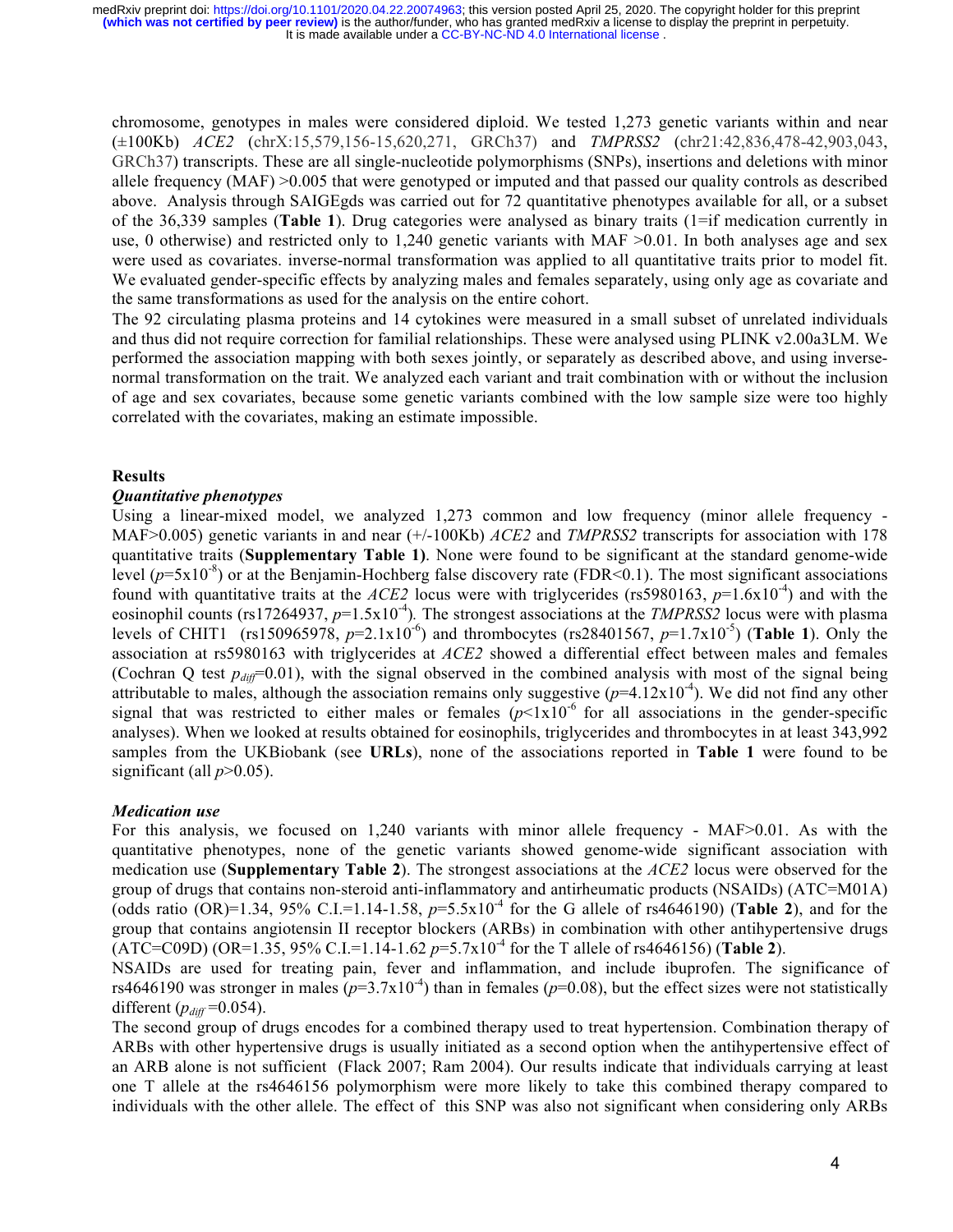intake (ATC= $C09C$ ,  $p=0.66$ ). Thus, the association with ARB combination therapies could indicate that individuals in whom it is difficult to manage hypertension may be genetically predisposed to this state by rs4646156. Interestingly, when analysing males and females separately, we found that the effect of rs4646156 on ARB combination therapy was female-specific, even when accounting for differences in number of users (OR=1.78, 95% C.I.=1.35-2.34,  $p=4.7x10^{-5}$  in females vs OR=1.14, 95% C.I.=0.92-1.42,  $p=0.23$  in males,  $p_{diff}$  $=0.01$ ).

However, none of these associations meet either the genome-wide or FDR thresholds for significance, so larger sample sizes are necessary to confirm our observations.

The strongest associations in the *TMPRSS2* locus were observed for the group of drugs containing antimycotics prescriptions (ATC=J02A) ( $p=3.65\times10^{-5}$ ) and for corticosteroids (ATC=D07A) ( $p=1.0\times10^{-4}$ ). No significant difference with sex was observed for these two associations  $(p_{diff} > 0.2)$ .

We attempted to validate our findings on medication use using again the UKBiobank public GWAS summary statistics (see **URLs**), although their data refers to the use of individual medications rather than drug categories. When considering the medications in our categories most commonly used  $(>1,000$  users) in the cohort, we found nominal association with the same direction of effects only for glucosamine use (ATC=M01A, *p*=0.002 in the combined analysis and *p*=0.008 in males only) and with candersartan cilexetil (ATC=C09D, *p*=0.008 in females only) (**Supplementary Table 3**). This lack of replication could be attributable to differences in medication usage reporting between studies. While both are based on self-reported information, in the Lifelines study records are confirmed by medication packaging collected by a nurse during the recruitment.

#### **Discussion**

Recent studies have demonstrated that SARS-CoV-2 uses ACE2 as the key receptor to invade cells (Yan et al. 2020) and that ACE2-mediated cell invasion is enhanced by *TMPRSS2* expression (Hoffmann et al. 2020). Genetic variations in these two genes that interfere with the gene function may thus be involved in the observed variability of SARS-CoV-2 susceptibility and COVID-19 severity. The association of these genetic variants with human phenotypes in the general population may suggest potential treatments and help to better identify atrisk individuals. Here we used a cohort of 36,339 individuals from the Lifelines general population cohort to investigate the impact of variants near and within these two genes on 178 quantitative traits including measurable parameters of lung, hearth, kidney, hematological, immune and cardio-metabolic functions.

We found no significant evidence that common and low frequency variants in these loci were associated with the measured quantitative traits in the general population. We did observe suggestive signals for phenotypes (triglycerides and thrombocytes) that are involved in cardiovascular diseases, which are considered risk factors for COVID-19 diseases (Wu and McGoogan 2020), but none of the genetic variants reached statistical significance despite our large sample size. Nevertheless, we cannot exclude a role of these variants in the regulation of COVID-19 severity through other relevant phenotypes such as specific immune cell types or cytokine levels that were not measured in our cohort.

To evaluate the effect of genetic variation in clinically relevant phenotypes, we investigated the association of genetics with medication use. We observed a marginal association of variants near *ACE2* with use of ARBs combination therapy (ATC=C09D) and with use of non-steroidal anti-inflammatory and antirheumatic drugs (NSAIDs). Interestingly, a marginal association with ARBs (C09C category) was also observed at the *TMPRSS2* locus (rs75833467,  $p=3.5x10^{-4}$ ). These results are intriguing considering the current debate about whether the use of ARBs and NSAIDs could worsen COVID-19 severity (Russell et al. 2020; Little 2020; Kuster et al. 2020), and their potential effect on increasing *ACE2* expression. No significant associations were found for these variants with blood pressure measurements or inflammatory markers in our cohort ( $p<0.05$ ), not even when the use of such drugs were added as covariates (data not shown). Association with diastolic and systolic blood pressure was also not observed in the large UKBiobank dataset. Thus, these variants are likely to be associated only with clinical conditions such as hypertension and chronic inflammation or with a better drug response.

ARBs are the preferred alternative for patients who experience ACE-inhibitor induced coughing. However, as rs4646156 is not associated with this adverse drug reaction (ADR), our results are likely independent of the switch to ARBs due to ACE-inhibitor induced coughing (Mas et al. 2011). Interestingly, the association of this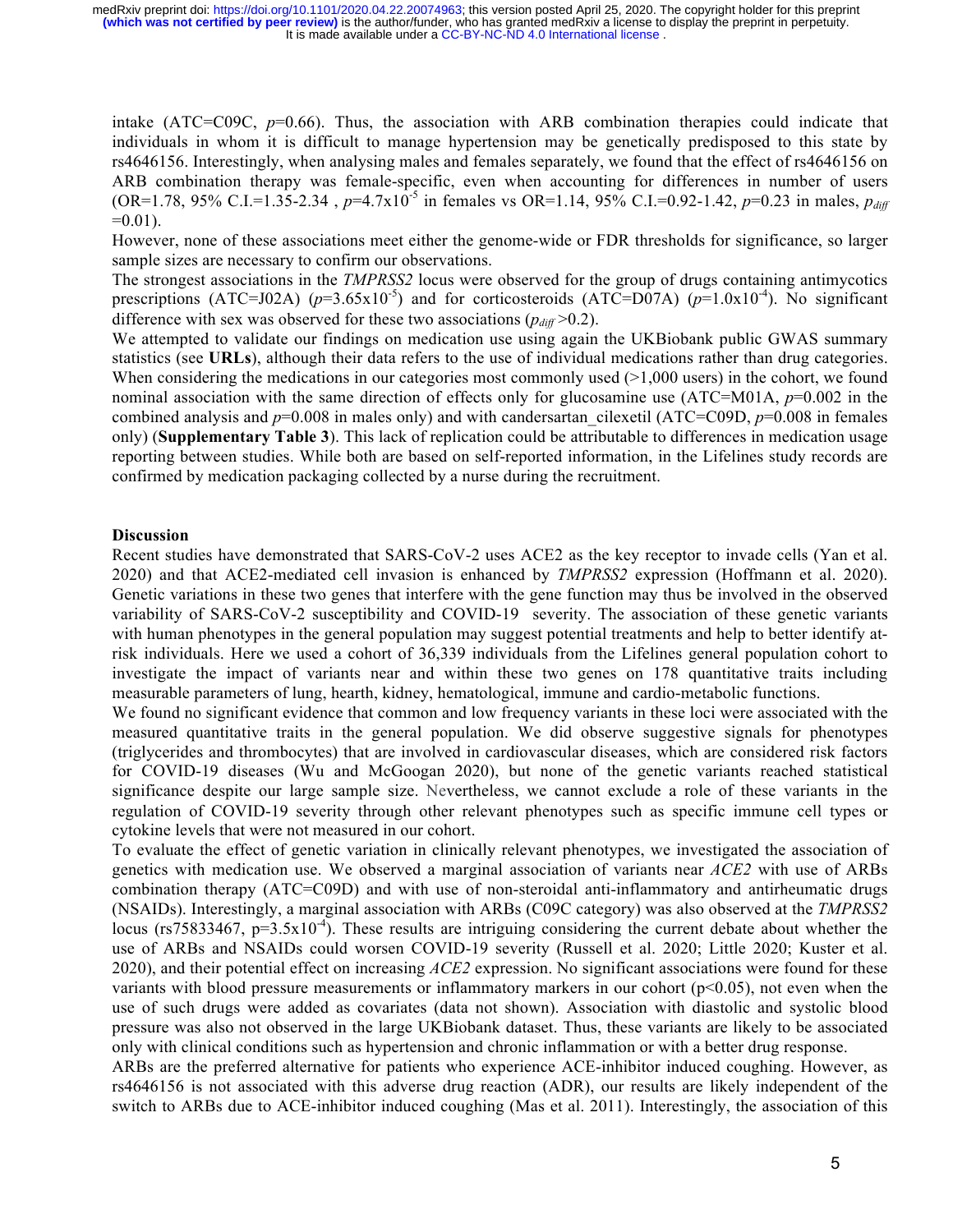SNP with ARBs was specific to ARBs combination therapy, thus pointing to individuals with difficult-tomanage hypertension. The major allele (T) of rs4646156 has different frequencies across populations: 0.653 in Europeans, 0.997 in East Asians and 0.797 South Asians, according to 1000 Genomes (see **URLs**). Likewise, the G allele at the rs4646190 SNP, associated with a higher probability of NSAIDs use, shows substantial different frequencies among populations. It is mostly absent in Asians but not in Europeans: 0.03 in Europeans, 0 in East Asians and 0.003 in South Asians, according to 1000 Genomes (see **URLs**).

Through their preferential use of NSAIDS and ARBS combination therapy, the different genotype frequencies in populations and gender-specific effects could partially explain the observed variation in COVID-19 severity. Unfortunately, from our study we cannot prove that these genetic associations are directly related to SARS-CoV-2 susceptibility or COVID-19 severity, nor that ARBs or NSAIDs improve or worsen SARS-CoV-2 susceptibility or COVID-19 severity.

Our study has the following limitations. First, only age and sex were used as covariates in our analyses, which may not be sufficient to correct for confounders for all traits, such as drug usage or diseases, although the effect of these confounders should be mitigated by our large sample size. Secondly, our analyses on medication use are underpowered given the limited number of individuals in the general population who use the medications that we tested, and thus none of the associations found here met the multiple-testing adjusted significance. Third, our results for medication use did not include low frequency and none of the analysis include rare variants (MAF<0.005) which could still be relevant. Fourth, while we can speculate about potential connections of our results with current knowledge of COVID-19, longitudinal and well-characterized data on patients is needed to further explore our hypothesis.

In conclusion we carried out an extensive screening of potential genetic associations at common and low frequency variants in the *ACE2* and *TMPRSS2* genes, and found a lack of substantial effect in human quantitative phenotype variation in the general population. Genetic analyses in more phenotypes are needed to evaluate their functional role in other physiological processes.

Finally, since genetic variation in other genes, for example those involved in regulating the immune system, could also be important in determining SARS-CoV-2 susceptibility and disease severity, large scale genetic initiatives like the COVID-19 host genetics consortium (https://www.covid19hg.com/) that directly involve patients with COVID-19 and deeply characterization of genomes and phenotypes are urgently needed.

## **LifeLines Cohort Study - genetic authors**

Raul Aguirre-Gamboa (1), Patrick Deelen (1), Lude Franke (1), Jan A Kuivenhoven (2), Esteban A Lopera Maya (1), Ilja M Nolte (3), Serena Sanna (1), Harold Snieder (3), Morris A Swertz (1), Judith M Vonk (3), Cisca Wijmenga (1)

- *(1) Department of Genetics, University of Groningen, University Medical Center Groningen, The Netherlands*
- *(2) Department of Pediatrics, University of Groningen, University Medical Center Groningen, The Netherlands*
- *(3) Department of Epidemiology, University of Groningen, University Medical Center Groningen, The Netherlands*

#### **Data availability**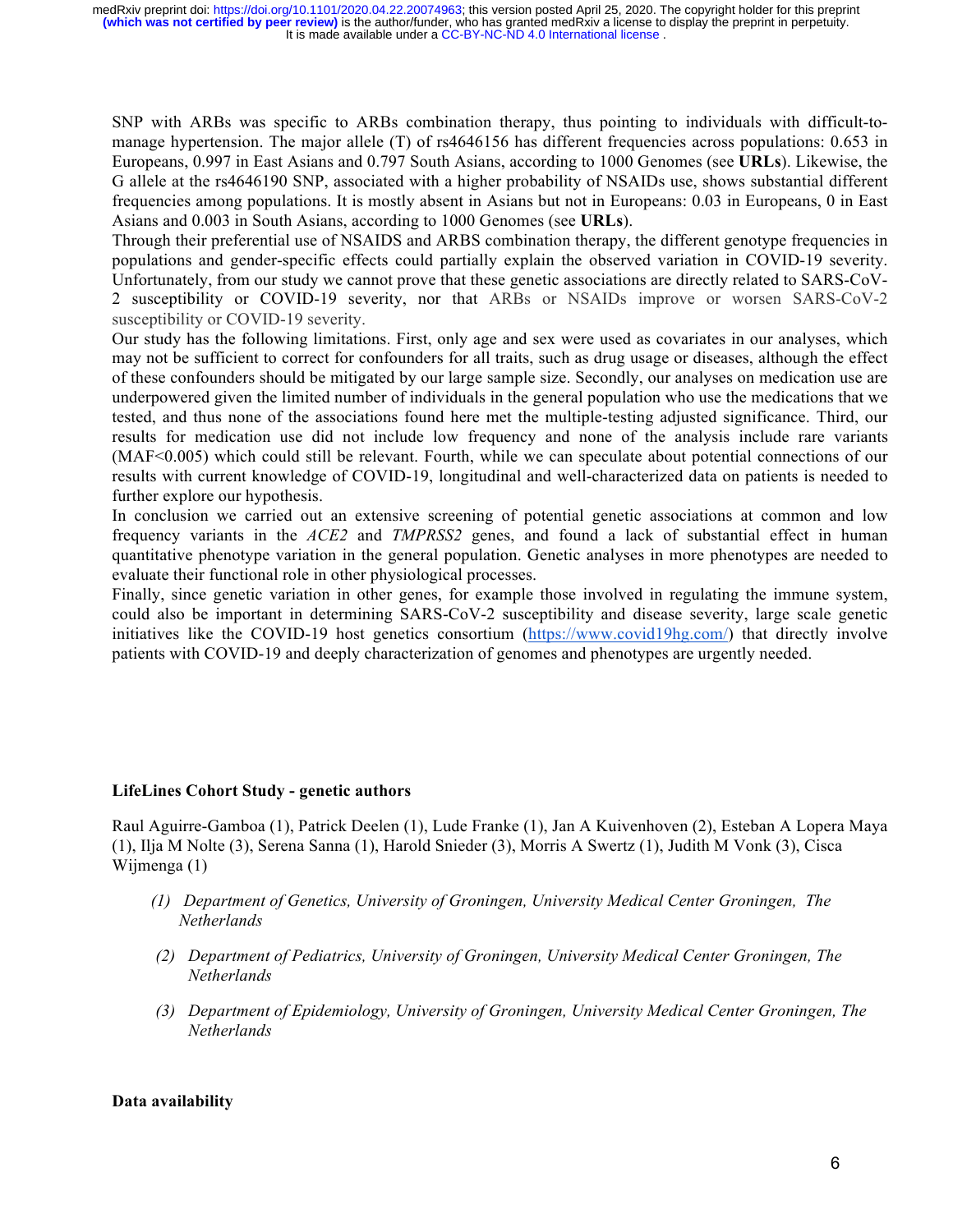The data analysed in this study was obtained from the Lifelines biobank, under project application number OV18\_0463. Requests to access this dataset should be directed to Lifelines Research Office (research@lifelines.nl).

Full summary statistics of the results are available at https://covid19research.nl

## **Acknowledgements**

The authors wish to acknowledge the services of the Lifelines Cohort Study, the contributing research centres delivering data to Lifelines, and all the study participants. We also thank K. McIntyre for editorial assistance, and the UMCG Genomics Coordination center, the UG Center for Information Technology and their sponsors BBMRI-NL & TarGet for storage and computational infrastructure.

This work was supported by the Netherlands Organization for Scientific Research (NWO): NWO Spinoza Prize SPI 92-266 (to C.W.). The Lifelines Biobank initiative has been made possible by funding from the Dutch Ministry of Health, Welfare and Sport; the Dutch Ministry of Economic Affairs; the University Medical Center Groningen (UMCG the Netherlands); the University of Groningen and the Northern Provinces of the Netherlands. The generation and management of GWAS genotype data for the Lifelines Cohort Study is supported by the UMCG Genetics Lifelines Initiative (UGLI). J.F. is supported by NWO Gravitation Netherlands Organ-on-Chip Initiative (024.003.001) and the Netherlands Heart Foundation CVON grant 2018- 27. A.Z. is supported by ERC Starting Grant 715772, NWO-VIDI grant 016.178.056, the Netherlands Heart Foundation CVON grant 2018-27, and NWO Gravitation grant ExposomeNL.

## **Author Contributions Statement**

E.A. and A.v.d.G. performed statistical analyses. E.L., A.vdG., P.L., P.D. A.Z. and S.S. interpreted results. M.v.d.G. and M.S. provided computing infrastructure and web portal; Lifelines Cohort Study, L.F., C.W.. J.F., and A.Z. provided access to the data. E.A. , A.v.d.G. And S.S. wrote the manuscript draft with critical input from P.L., L.F., C.W., P.D. and A.Z.. All authors read and approved the manuscript.

## **Conflict of interest**

The authors declare no conflicts of interest.

# **URLs**

1000 Genomes study: https://www.internationalgenome.org/ Sanger imputation server: https://imputation.sanger.ac.uk GWAS catalogue: https://www.ebi.ac.uk/gwas/home (accessed on April 6, 2020) UK biobank all phenotype associations: http://www.nealelab.is/uk-biobank

## **References**

- Chen, Nanshan, Min Zhou, Xuan Dong, Jieming Qu, Fengyun Gong, Yang Han, Yang Qiu, et al. 2020. "Epidemiological and Clinical Characteristics of 99 Cases of 2019 Novel Coronavirus Pneumonia in Wuhan, China: A Descriptive Study." *The Lancet* 395 (10223): 507–13. https://doi.org/10.1016/S0140- 6736(20)30211-7.
- Flack, J M. 2007. "Maximising Antihypertensive Effects of Angiotensin II Receptor Blockers with Thiazide Diuretic Combination Therapy: Focus on Irbesartan/Hydrochlorothiazide." *International Journal of Clinical Practice* 61 (12): 2093–2102. https://doi.org/10.1111/j.1742-1241.2007.01577.x.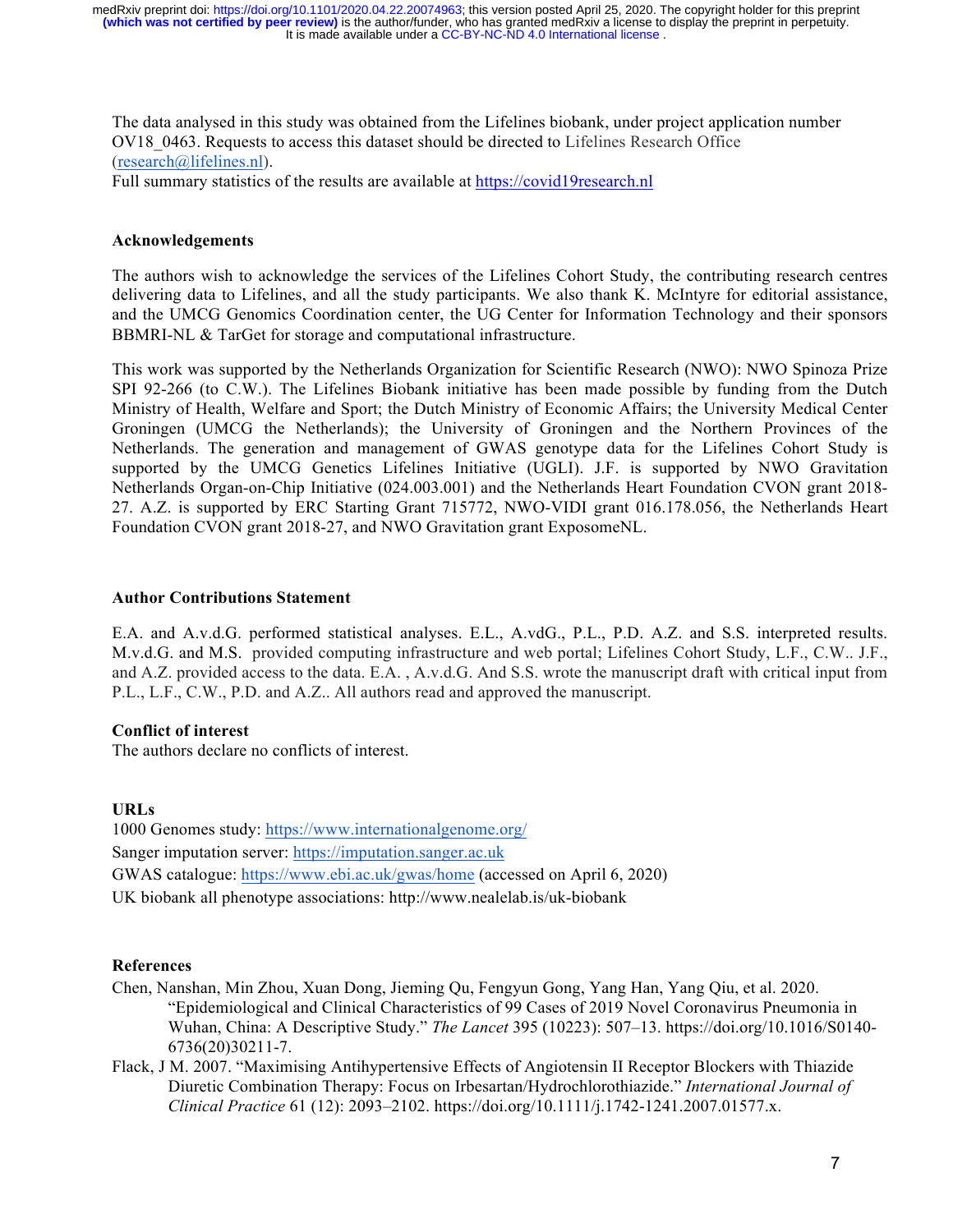- Francioli, Laurent C., Paz P. Polak, Amnon Koren, Androniki Menelaou, Sung Chun, Ivo Renkens, Genome of the Netherlands Consortium, et al. 2015. "Genome-Wide Patterns and Properties of de Novo Mutations in Humans." *Nature Genetics* 47 (7): 822–26. https://doi.org/10.1038/ng.3292.
- Guan, Wei-jie, Wen-hua Liang, Yi Zhao, Heng-rui Liang, Zi-sheng Chen, Yi-min Li, Xiao-qing Liu, et al. 2020. "Comorbidity and Its Impact on 1590 Patients with Covid-19 in China: A Nationwide Analysis." *European Respiratory Journal*, January. https://doi.org/10.1183/13993003.00547-2020.
- Hoffmann, Markus, Hannah Kleine-Weber, Simon Schroeder, Nadine Krüger, Tanja Herrler, Sandra Erichsen, Tobias S. Schiergens, et al. 2020. "SARS-CoV-2 Cell Entry Depends on ACE2 and TMPRSS2 and Is Blocked by a Clinically Proven Protease Inhibitor." *Cell*, March, S0092867420302294. https://doi.org/10.1016/j.cell.2020.02.052.
- Huang, Chaolin, Yeming Wang, Xingwang Li, Lili Ren, Jianping Zhao, Yi Hu, Li Zhang, et al. 2020. "Clinical Features of Patients Infected with 2019 Novel Coronavirus in Wuhan, China." *The Lancet* 395 (10223): 497–506. https://doi.org/10.1016/S0140-6736(20)30183-5.
- Lettre, Guillaume, Vijay G. Sankaran, Marcos André C. Bezerra, Aderson S. Araújo, Manuela Uda, Serena Sanna, Antonio Cao, et al. 2008. "DNA Polymorphisms at the BCL11A, HBS1L-MYB, and Beta-Globin Loci Associate with Fetal Hemoglobin Levels and Pain Crises in Sickle Cell Disease." *Proceedings of the National Academy of Sciences of the United States of America* 105 (33): 11869–74. https://doi.org/10.1073/pnas.0804799105.
- Little, Paul. 2020. "Non-Steroidal Anti-Inflammatory Drugs and Covid-19." *BMJ* 368 (March). https://doi.org/10.1136/bmj.m1185.
- Mas, Sergi, Patricia Gassò, Santiago Alvarez, Jacint Ortiz, Jose M. Sotoca, Antonio Francino, Xavier Carne, and Amalia Lafuente. 2011. "Pharmacogenetic Predictors of Angiotensin-Converting Enzyme Inhibitor-Induced Cough: The Role of ACE, ABO, and BDKRB2 Genes." *Pharmacogenetics and Genomics* 21 (9): 531–38. https://doi.org/10.1097/FPC.0b013e328348c6db.
- Menzel, Stephan, Chad Garner, Ivo Gut, Fumihiko Matsuda, Masao Yamaguchi, Simon Heath, Mario Foglio, et al. 2007. "A QTL Influencing F Cell Production Maps to a Gene Encoding a Zinc-Finger Protein on Chromosome 2p15." *Nature Genetics* 39 (10): 1197–99. https://doi.org/10.1038/ng2108.
- Ram, C. Venkata S. 2004. "Angiotensin Receptor Blockers and Diuretics as Combination Therapy: Clinical Implications." *American Journal of Hypertension* 17 (3): 277–80. https://doi.org/10.1016/j.amjhyper.2003.09.002.
- Scholtens, Salome, Nynke Smidt, Morris A. Swertz, Stephan JL Bakker, Aafje Dotinga, Judith M. Vonk, Freerk van Dijk, et al. 2015. "Cohort Profile: LifeLines, a Three-Generation Cohort Study and Biobank." *International Journal of Epidemiology* 44 (4): 1172–80. https://doi.org/10.1093/ije/dyu229.
- Tigchelaar, Ettje F., Alexandra Zhernakova, Jackie A. M. Dekens, Gerben Hermes, Agnieszka Baranska, Zlatan Mujagic, Morris A. Swertz, et al. 2015. "Cohort Profile: LifeLines DEEP, a Prospective, General Population Cohort Study in the Northern Netherlands: Study Design and Baseline Characteristics." *BMJ Open* 5 (8): e006772. https://doi.org/10.1136/bmjopen-2014-006772.
- Uda, Manuela, Renzo Galanello, Serena Sanna, Guillaume Lettre, Vijay G. Sankaran, Weimin Chen, Gianluca Usala, et al. 2008. "Genome-Wide Association Study Shows BCL11A Associated with Persistent Fetal Hemoglobin and Amelioration of the Phenotype of β-Thalassemia." *Proceedings of the National Academy of Sciences* 105 (5): 1620–25. https://doi.org/10.1073/pnas.0711566105.
- Velde, K. Joeri van der, Floris Imhann, Bart Charbon, Chao Pang, David van Enckevort, Mariska Slofstra, Ruggero Barbieri, et al. 2019. "MOLGENIS Research: Advanced Bioinformatics Data Software for Non-Bioinformaticians." *Bioinformatics* 35 (6): 1076–78. https://doi.org/10.1093/bioinformatics/bty742.
- Wu, Zunyou, and Jennifer M. McGoogan. 2020. "Characteristics of and Important Lessons From the Coronavirus Disease 2019 (COVID-19) Outbreak in China: Summary of a Report of 72 314 Cases From the Chinese Center for Disease Control and Prevention." *JAMA*, February. https://doi.org/10.1001/jama.2020.2648.
- Xu, Xiao-Wei, Xiao-Xin Wu, Xian-Gao Jiang, Kai-Jin Xu, Ling-Jun Ying, Chun-Lian Ma, Shi-Bo Li, et al. 2020. "Clinical Findings in a Group of Patients Infected with the 2019 Novel Coronavirus (SARS-Cov-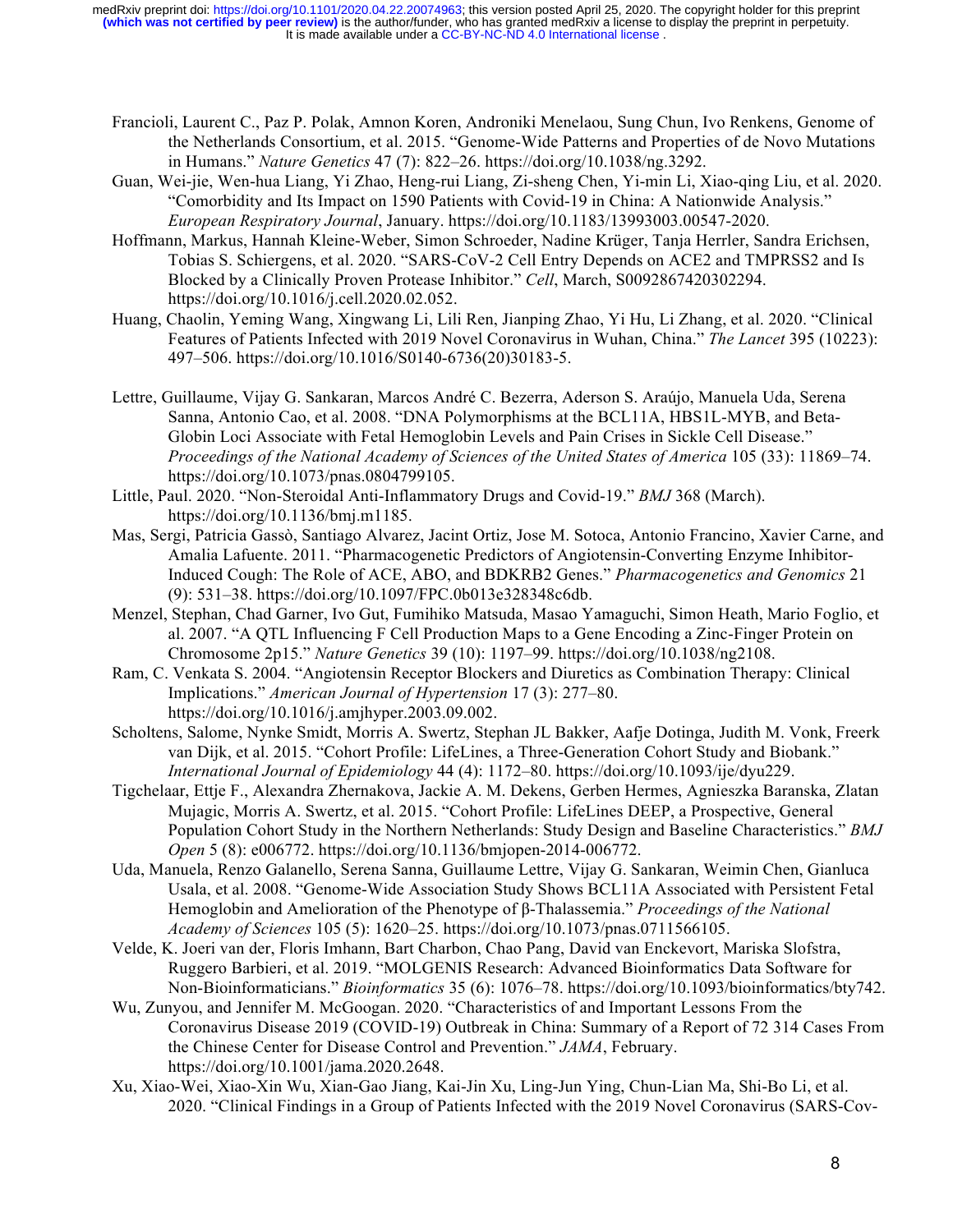2) Outside of Wuhan, China: Retrospective Case Series." *BMJ* 368 (February). https://doi.org/10.1136/bmj.m606.

- Yan, Renhong, Yuanyuan Zhang, Yaning Li, Lu Xia, Yingying Guo, and Qiang Zhou. 2020. "Structural Basis for the Recognition of SARS-CoV-2 by Full-Length Human ACE2." *Science* 367 (6485): 1444–48. https://doi.org/10.1126/science.abb2762.
- Zhernakova, Alexandra, Alexander Kurilshikov, Marc Jan Bonder, Ettje F. Tigchelaar, Melanie Schirmer, Tommi Vatanen, Zlatan Mujagic, et al. 2016. "Population-Based Metagenomics Analysis Reveals Markers for Gut Microbiome Composition and Diversity." *Science* 352 (6285): 565–69. https://doi.org/10.1126/science.aad336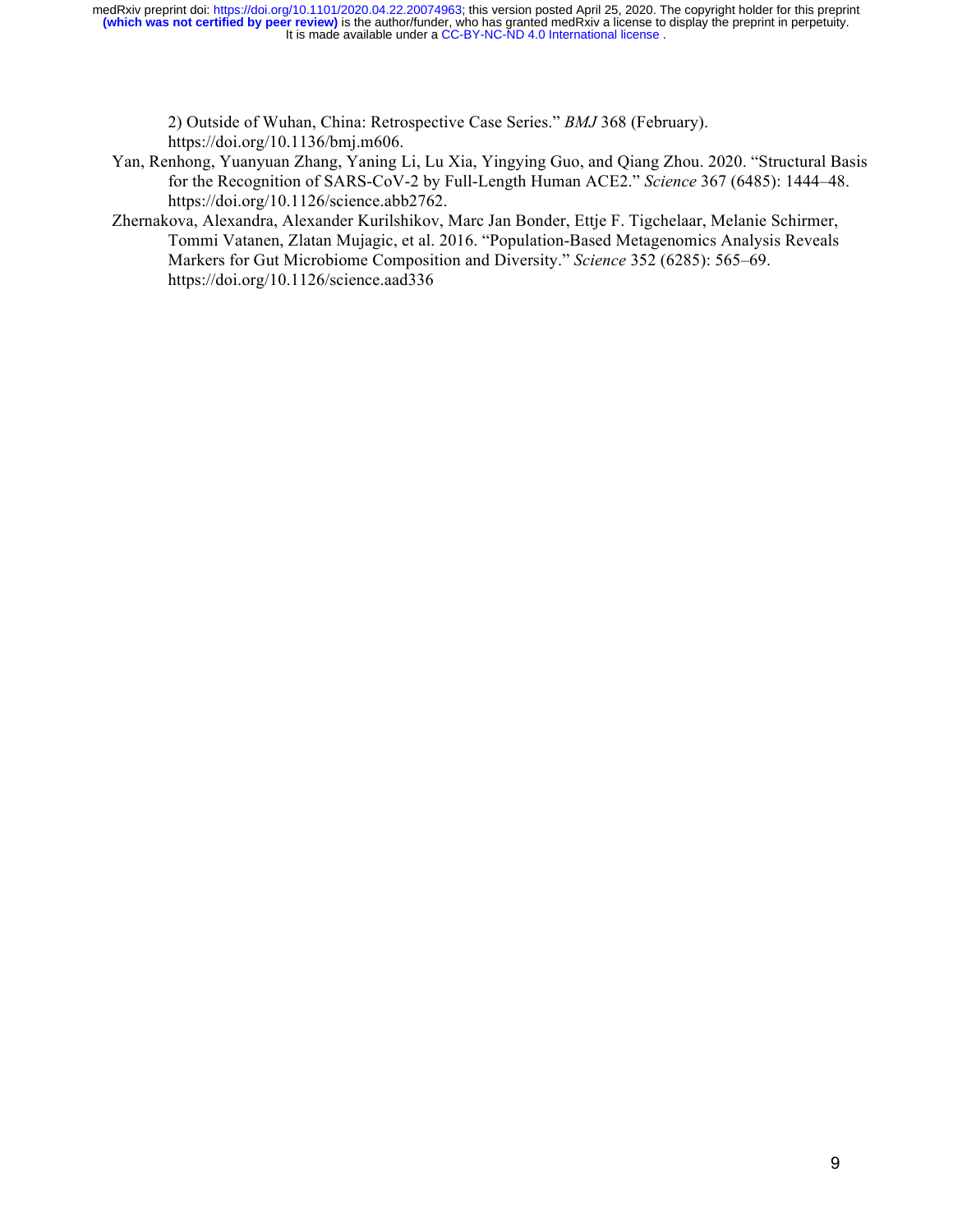# **Tables**

# **Table 1. Most-significant associations with phenotypes at** *ACE2* **and** *TMPRSS2* **loci**

The table reports summary statistics for the two most-associated phenotypes and genetic variants at *ACE2* and *TMPRSS2* loci. Positions refer to genome build GRCh 37. Beta indicates the effect for each copy of the alternative allele, in standard deviation units. Ref: reference allele; Alt: alternative allele; AF.Alt: alternate allele frequency; SD: Standard Deviation; EO: Eosinophils; TGL: triglycerides; CHIT1: plasma levels of CHIT1 protein; TR: thrombocytes.

| Trait      | Gene    | rs.id       | Chr:position    | Ref/Alt | AF.Alt | Analysis     | N      | beta (SD)       | $\boldsymbol{p}$      |
|------------|---------|-------------|-----------------|---------|--------|--------------|--------|-----------------|-----------------------|
| EO         | ACE2    | rs17264937  | X:15647332      | T/C     | 0.312  | All          | 35494  | 0.416(0.10)     | $1.49x10^{-4}$        |
|            |         |             |                 |         |        | Males only   | 14,751 | 0.357(0.146)    | 0.0146                |
|            |         |             |                 |         |        | Females only | 20,743 | 0.531(0.159)    | $8.17x10^{-4}$        |
| <b>TGL</b> | ACE2    | rs5980163   | X:15521666      | C/G     | 0.016  | All          | 36,112 | 0.071(0.019)    | $1.63 \times 10^{-4}$ |
|            |         |             |                 |         |        | Males only   | 15,004 | 0.108(0.031)    | $4.12x10^{-4}$        |
|            |         |             |                 |         |        | Females only | 21,108 | 0.014(0.021)    | 0.488                 |
| CHIT1      | TMPRSS2 | rs150965978 | 21:4294265<br>2 | C/A     | 0.063  | All          | 526    | $-0.630(0.131)$ | $2.13x10^{-6}$        |
|            |         |             |                 |         |        | Males only   | 241    | $-0.502(0.209)$ | 0.017                 |
|            |         |             |                 |         |        | Females only | 285    | $-0.555(0.175)$ | 0.002                 |
| <b>TR</b>  | TMPRSS2 | rs28401567  | 21:4295181<br>3 | C/T     | 0.166  | All          | 36,049 | $-2.50(5.83)$   | $1.77 \times 10^{-5}$ |
|            |         |             |                 |         |        | Males only   | 14,975 | $-1.82(0.788)$  | 0.0210                |
|            |         |             |                 |         |        | Females only | 21,074 | $-2.74(0.775)$  | $4.04x10^{-4}$        |